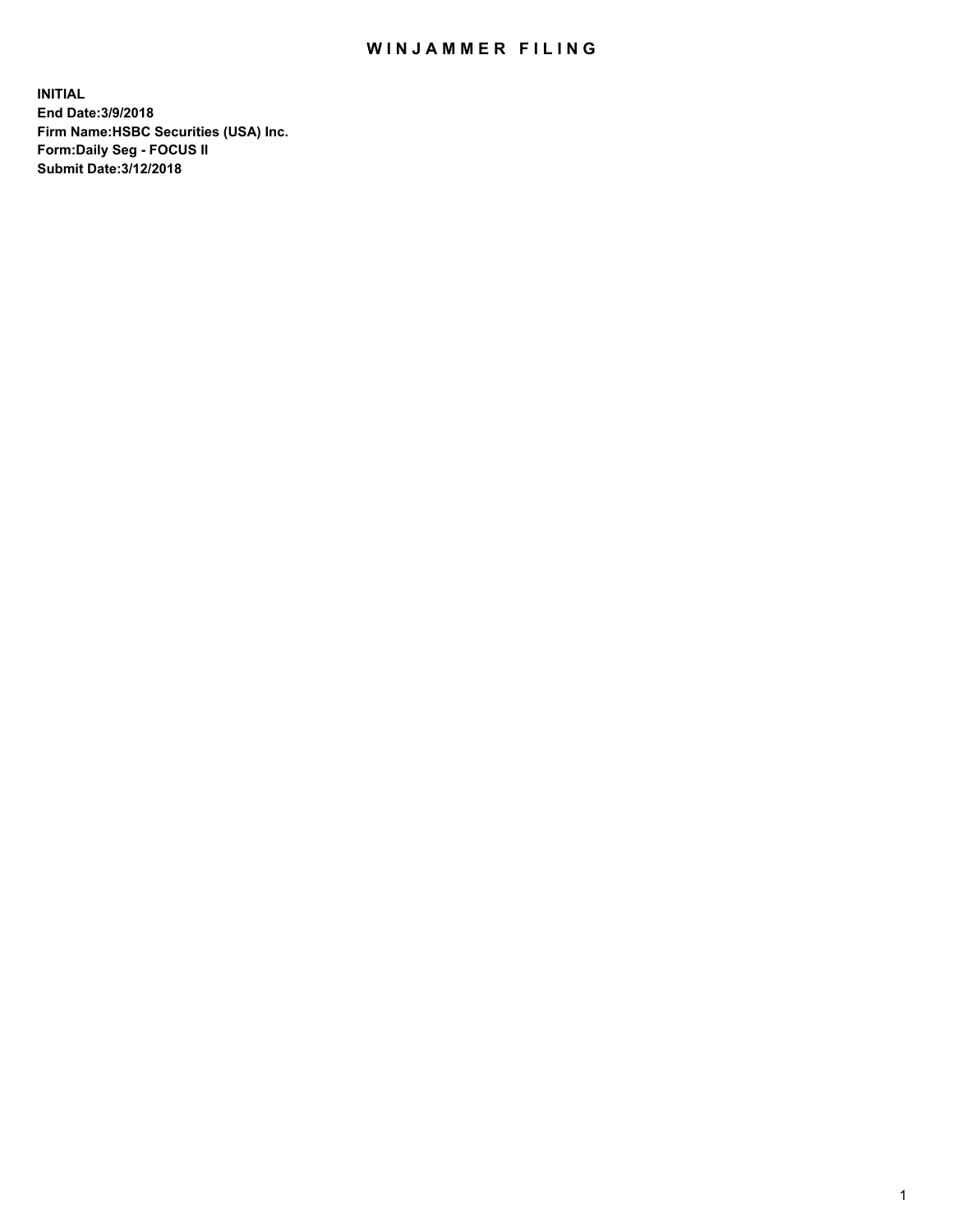## **INITIAL End Date:3/9/2018 Firm Name:HSBC Securities (USA) Inc. Form:Daily Seg - FOCUS II Submit Date:3/12/2018 Daily Segregation - Cover Page**

| Name of Company<br><b>Contact Name</b><br><b>Contact Phone Number</b><br><b>Contact Email Address</b>                                                                                                                                                                                                                          | <b>HSBC Securities (USA) Inc.</b><br><b>Michael Vacca</b><br>212-525-7951<br>michael.vacca@us.hsbc.com |
|--------------------------------------------------------------------------------------------------------------------------------------------------------------------------------------------------------------------------------------------------------------------------------------------------------------------------------|--------------------------------------------------------------------------------------------------------|
| FCM's Customer Segregated Funds Residual Interest Target (choose one):<br>a. Minimum dollar amount: ; or<br>b. Minimum percentage of customer segregated funds required:%; or<br>c. Dollar amount range between: and; or<br>d. Percentage range of customer segregated funds required between:% and%.                          | 147,000,000<br><u>0</u><br><u>00</u><br>0 <sub>0</sub>                                                 |
| FCM's Customer Secured Amount Funds Residual Interest Target (choose one):<br>a. Minimum dollar amount: ; or<br>b. Minimum percentage of customer secured funds required:%; or<br>c. Dollar amount range between: and; or<br>d. Percentage range of customer secured funds required between:% and%.                            | 25,000,000<br><u>0</u><br><u>00</u><br>00                                                              |
| FCM's Cleared Swaps Customer Collateral Residual Interest Target (choose one):<br>a. Minimum dollar amount: ; or<br>b. Minimum percentage of cleared swaps customer collateral required:% ; or<br>c. Dollar amount range between: and; or<br>d. Percentage range of cleared swaps customer collateral required between:% and%. | 95,000,000<br><u>00</u><br>0 <sub>0</sub>                                                              |

Attach supporting documents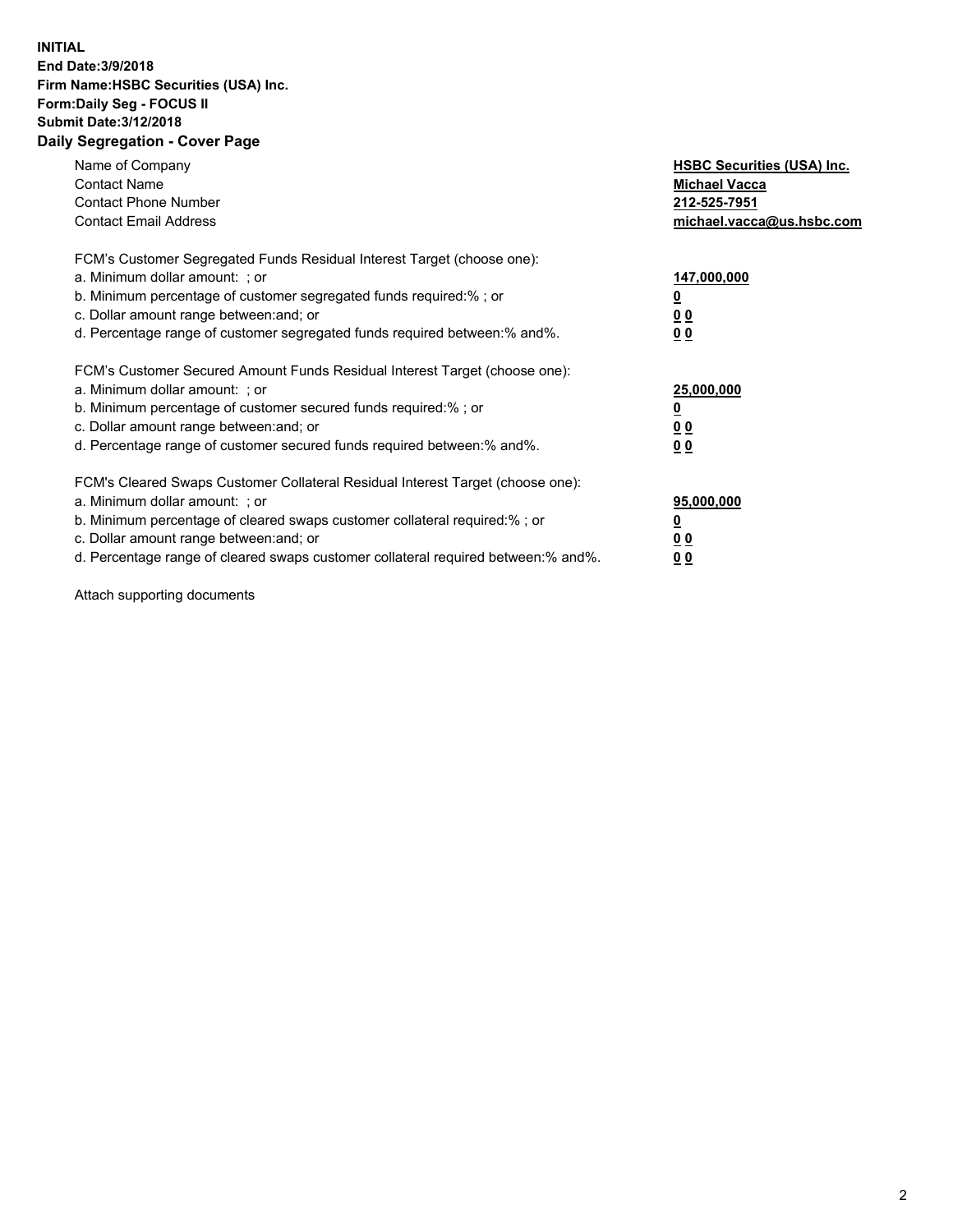**INITIAL End Date:3/9/2018 Firm Name:HSBC Securities (USA) Inc. Form:Daily Seg - FOCUS II Submit Date:3/12/2018 Daily Segregation - Secured Amounts**

Foreign Futures and Foreign Options Secured Amounts Amount required to be set aside pursuant to law, rule or regulation of a foreign government or a rule of a self-regulatory organization authorized thereunder **0** [7305] 1. Net ledger balance - Foreign Futures and Foreign Option Trading - All Customers A. Cash **23,096,322** [7315] B. Securities (at market) **101,312,389** [7317] 2. Net unrealized profit (loss) in open futures contracts traded on a foreign board of trade **16,828,439** [7325] 3. Exchange traded options a. Market value of open option contracts purchased on a foreign board of trade **0** [7335] b. Market value of open contracts granted (sold) on a foreign board of trade **0** [7337] 4. Net equity (deficit) (add lines 1. 2. and 3.) **141,237,150** [7345] 5. Account liquidating to a deficit and account with a debit balances - gross amount **3,908,397** [7351] Less: amount offset by customer owned securities **-3,898,690** [7352] **9,707** [7354] 6. Amount required to be set aside as the secured amount - Net Liquidating Equity Method (add lines 4 and 5) **141,246,857** [7355] 7. Greater of amount required to be set aside pursuant to foreign jurisdiction (above) or line 6. **141,246,857** [7360] FUNDS DEPOSITED IN SEPARATE REGULATION 30.7 ACCOUNTS 1. Cash in banks A. Banks located in the United States **55,169,667** [7500] B. Other banks qualified under Regulation 30.7 **0** [7520] **55,169,667** [7530] 2. Securities A. In safekeeping with banks located in the United States **35,479,498** [7540] B. In safekeeping with other banks qualified under Regulation 30.7 **0** [7560] **35,479,498** [7570] 3. Equities with registered futures commission merchants A. Cash **0** [7580] B. Securities **0** [7590] C. Unrealized gain (loss) on open futures contracts **0** [7600] D. Value of long option contracts **0** [7610] E. Value of short option contracts **0** [7615] **0** [7620] 4. Amounts held by clearing organizations of foreign boards of trade A. Cash **0** [7640] B. Securities **0** [7650] C. Amount due to (from) clearing organization - daily variation **0** [7660] D. Value of long option contracts **0** [7670] E. Value of short option contracts **0** [7675] **0** [7680] 5. Amounts held by members of foreign boards of trade A. Cash **7,002,169** [7700] B. Securities **65,832,891** [7710] C. Unrealized gain (loss) on open futures contracts **16,828,439** [7720] D. Value of long option contracts **0** [7730] E. Value of short option contracts **0** [7735] **89,663,499** [7740] 6. Amounts with other depositories designated by a foreign board of trade **0** [7760] 7. Segregated funds on hand **0** [7765] 8. Total funds in separate section 30.7 accounts **180,312,664** [7770] 9. Excess (deficiency) Set Aside for Secured Amount (subtract line 7 Secured Statement Page 1 from Line 8) **39,065,807** [7380] 10. Management Target Amount for Excess funds in separate section 30.7 accounts **25,000,000** [7780] 11. Excess (deficiency) funds in separate 30.7 accounts over (under) Management Target **14,065,807** [7785]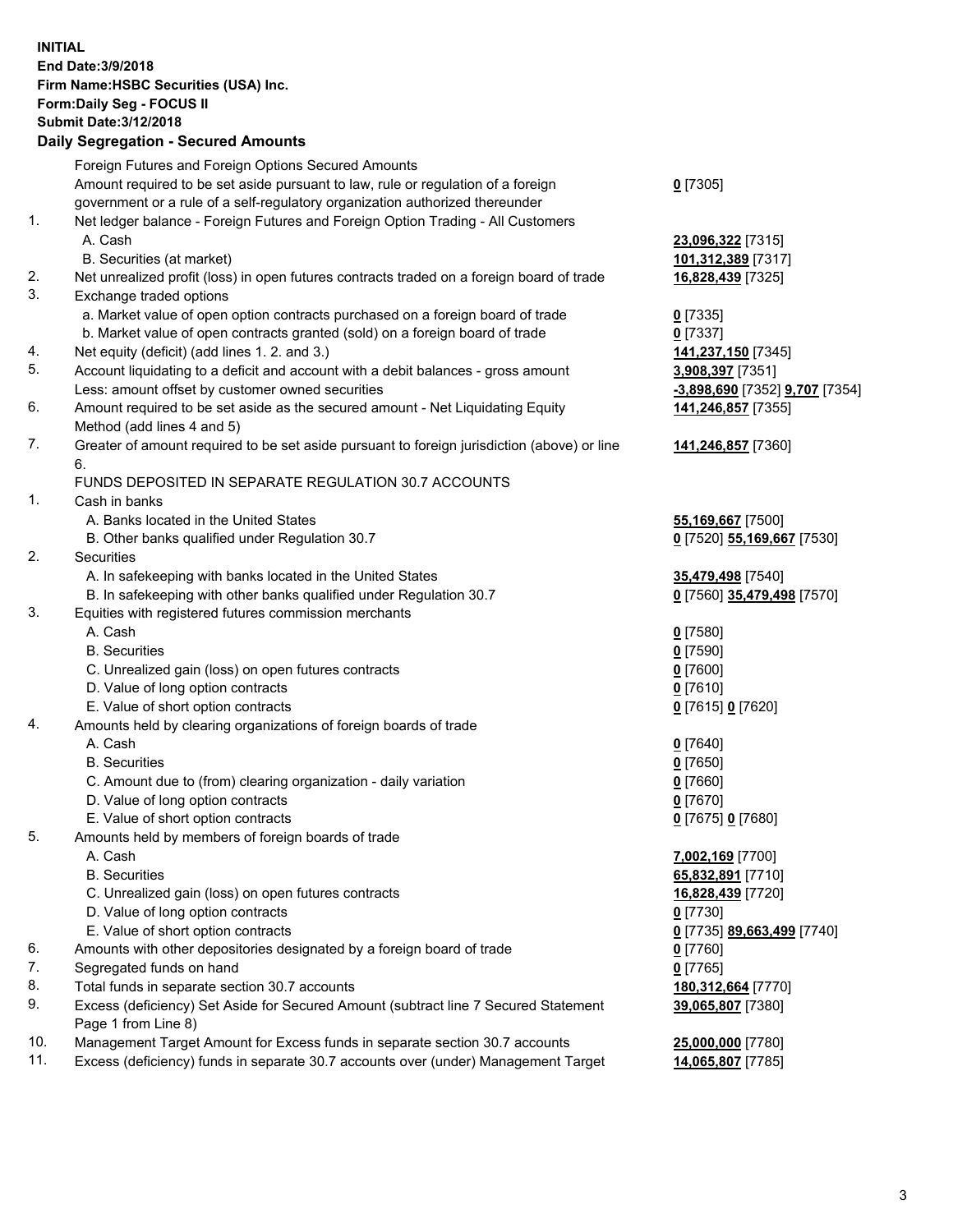| <b>INITIAL</b> | End Date: 3/9/2018<br>Firm Name: HSBC Securities (USA) Inc.<br>Form: Daily Seg - FOCUS II<br><b>Submit Date: 3/12/2018</b><br>Daily Segregation - Segregation Statement |                              |
|----------------|-------------------------------------------------------------------------------------------------------------------------------------------------------------------------|------------------------------|
|                | SEGREGATION REQUIREMENTS(Section 4d(2) of the CEAct)                                                                                                                    |                              |
| 1.             | Net ledger balance                                                                                                                                                      |                              |
|                | A. Cash                                                                                                                                                                 | -84,216,585 [7010]           |
|                | B. Securities (at market)                                                                                                                                               | 1,274,774,356 [7020]         |
| 2.             | Net unrealized profit (loss) in open futures contracts traded on a contract market                                                                                      | 542,863,420 [7030]           |
| 3.             | Exchange traded options                                                                                                                                                 |                              |
|                | A. Add market value of open option contracts purchased on a contract market                                                                                             | 219,004,778 [7032]           |
|                | B. Deduct market value of open option contracts granted (sold) on a contract market                                                                                     | -20,317,131 [7033]           |
| 4.             | Net equity (deficit) (add lines 1, 2 and 3)                                                                                                                             | 1,932,108,838 [7040]         |
| 5.             | Accounts liquidating to a deficit and accounts with                                                                                                                     |                              |
|                | debit balances - gross amount                                                                                                                                           | 28,690,977 [7045]            |
|                | Less: amount offset by customer securities                                                                                                                              | -28,690,902 [7047] 75 [7050] |
| 6.             | Amount required to be segregated (add lines 4 and 5)                                                                                                                    | 1,932,108,913 [7060]         |
|                | FUNDS IN SEGREGATED ACCOUNTS                                                                                                                                            |                              |
| 7.             | Deposited in segregated funds bank accounts                                                                                                                             |                              |
|                | A. Cash                                                                                                                                                                 | 31,067,537 [7070]            |
|                | B. Securities representing investments of customers' funds (at market)                                                                                                  | $0$ [7080]                   |
|                | C. Securities held for particular customers or option customers in lieu of cash (at<br>market)                                                                          | 207,453,661 [7090]           |
| 8.             | Margins on deposit with derivatives clearing organizations of contract markets                                                                                          |                              |
|                | A. Cash                                                                                                                                                                 | 535,948,444 [7100]           |
|                | B. Securities representing investments of customers' funds (at market)                                                                                                  | $0$ [7110]                   |
|                | C. Securities held for particular customers or option customers in lieu of cash (at<br>market)                                                                          | 1,000,214,215 [7120]         |
| 9.             | Net settlement from (to) derivatives clearing organizations of contract markets                                                                                         | 44,057,498 [7130]            |
| 10.            | Exchange traded options                                                                                                                                                 |                              |
|                | A. Value of open long option contracts                                                                                                                                  | 219,004,778 [7132]           |
|                | B. Value of open short option contracts                                                                                                                                 | -20,317,131 [7133]           |
| 11.            | Net equities with other FCMs                                                                                                                                            |                              |
|                | A. Net liquidating equity                                                                                                                                               | 8,943,113 [7140]             |
|                | B. Securities representing investments of customers' funds (at market)                                                                                                  | 0 [7160]                     |
|                | C. Securities held for particular customers or option customers in lieu of cash (at                                                                                     | $0$ [7170]                   |
|                | market)                                                                                                                                                                 |                              |
| 12.            | Segregated funds on hand                                                                                                                                                | 67,106,480 [7150]            |
| 13.            | Total amount in segregation (add lines 7 through 12)                                                                                                                    | 2,093,478,595 [7180]         |
| 14.            | Excess (deficiency) funds in segregation (subtract line 6 from line 13)                                                                                                 | 161,369,682 [7190]           |
| 15.            | Management Target Amount for Excess funds in segregation                                                                                                                | 147,000,000 [7194]           |

16. Excess (deficiency) funds in segregation over (under) Management Target Amount Excess

**14,369,682** [7198]